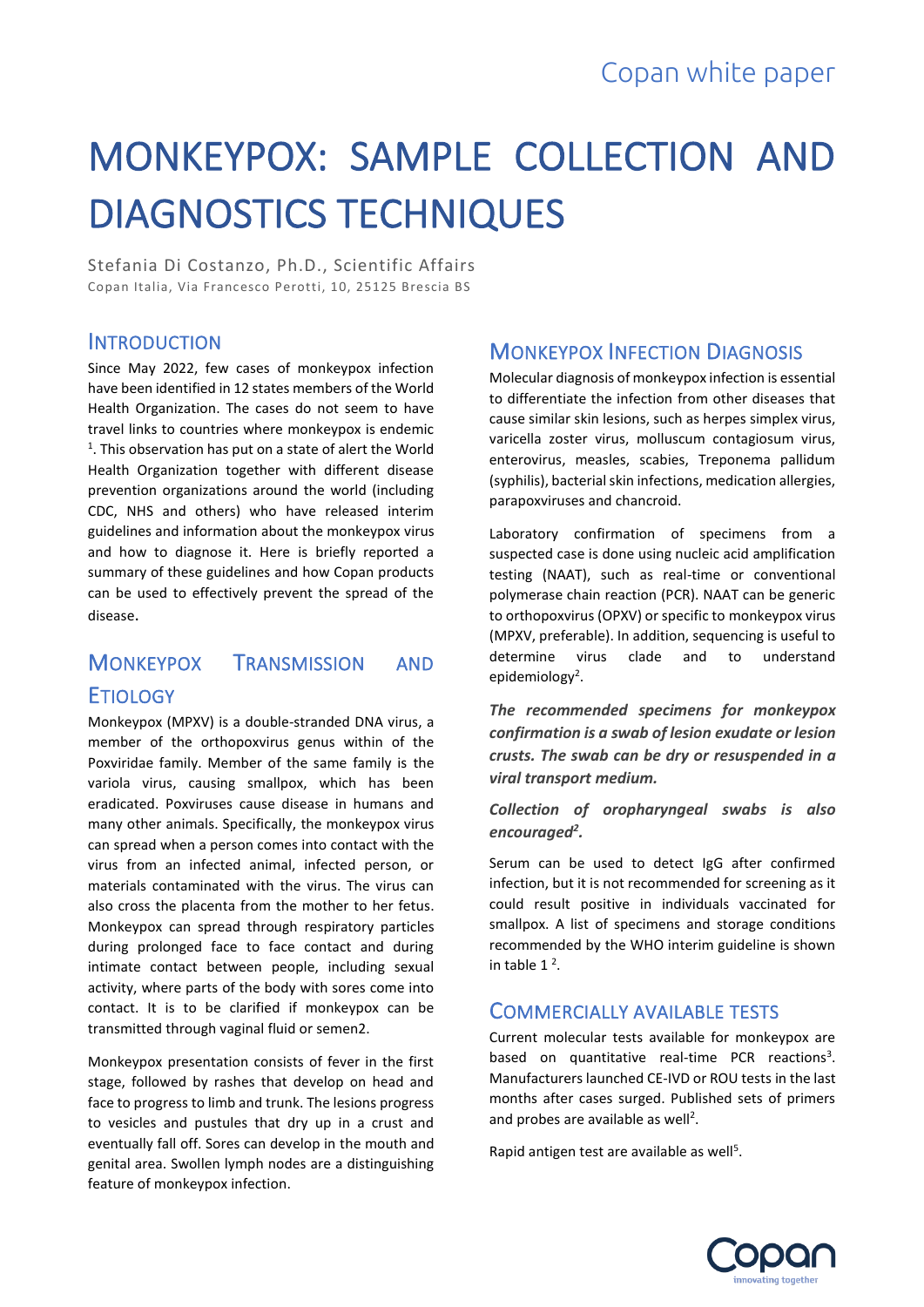## Copan white paper

| <b>Specimen type</b>                                                                          | <b>Collection materials</b>                               | Storage temperature                                                                                                | <b>Collection purpose</b>                                                                      |
|-----------------------------------------------------------------------------------------------|-----------------------------------------------------------|--------------------------------------------------------------------------------------------------------------------|------------------------------------------------------------------------------------------------|
| Skin lesion material, including:<br>Swabs of lesion exudate<br>Lesion roofs<br>I esion crusts | Dacron or polyester flocked<br>swabs with VTM or dry swab | Refrigerate (2-8 °C) or freeze (-<br>20°C or lower) within 1 hour of<br>collection: -20°C or lower after 7<br>davs | Recommended for diagnosis                                                                      |
| Oropharyngeal swab                                                                            | Dacron or polyester flocked<br>swabs with VTM or dry swab | See above                                                                                                          | Recommended for diagnosis if<br>feasible, in addition to skin lesion<br>material               |
| Rectal and or genital swabs                                                                   | Dacron or polyester flocked<br>swabs with VTM or dry swab | See above                                                                                                          | To be considered for research<br>(following ethics guidelines)                                 |
| Urine                                                                                         | Sterile collection tube                                   | See above                                                                                                          | To be considered for research<br>(following ethics guidelines)                                 |
| Semen                                                                                         | Sterile collection tube                                   | Room temperature for <1h (then<br>-20°C or lower)                                                                  | To be considered for research<br>(following ethics guidelines)                                 |
| Whole blood                                                                                   | Sterile collection tube with<br><b>FDTA</b>               | See above                                                                                                          | To be considered for research<br>(following ethics guidelines)                                 |
| Serum                                                                                         | Serum-separating tubes                                    | Refrigerate (2-8 °C) or freeze (-<br>20°C or lower) within 1 hour of<br>collection: -20°C or lower after 7<br>davs | To be considered for serology to<br>aid diagnosis or research<br>(following ethics guidelines) |
| Plasma                                                                                        | collection tube with EDTA                                 | See above                                                                                                          | To be considered for serology to<br>aid diagnosis or research<br>(following ethics guidelines) |

**Table 1**: List of specimens and storage conditions for monkeypox diagnosis. From [https://www.who.int/emergencies/disease](https://www.who.int/emergencies/disease-outbreak-news/item/2022-DON385) -outbreak-news/item/2022-DON385

## Copan products for monkeypox sample collection

#### **SWABS**

Copan flocked swabs are the recommended gold standard device for the collection of lesions exudate<sup>2</sup>. The swab can be put back in the tube and stored following WHO guidelines (see Table 1) or broken and stored in a secondary tube to be analyzed. Specimens collected with Copan flocked swabs can also be resuspended in different Copan media available for viral culture/molecular testing (refer to below paragraphs). Depending on the stage of the disease, different types of specimens can be collected<sup>6</sup>. During the first stage (prodrome) presenting fever, body aches and myalgia or at the first appearance of macules or papules, tonsillar/nasopharyngeal swabs are recommended<sup>7</sup>. When skin lesions evolve to vesicles or pustules, swabbing of the lesion fluid is indicated<sup>6,7</sup>. Peer-reviewed studies show the effectiveness of Copan flocked swabs in detecting monkeypox from tonsils of monkeys challenged with monkeypox infection<sup>8,9</sup>.

#### UTM®

Copan UTM® is a Universal Transport medium widely used for SARS-CoV-2 detection. Since its optimal capabilities in preserving viruses, it can be used to

resuspend and store monkeypox after sampling and to preserve monkeypox during transport. In addition to molecular applications, it can be used if further tests need to be performed on cultured viral particles<sup>3</sup>. International guidelines recommend collecting the swab either dry or in viral culture media<sup>2,6,10</sup>.

#### eNAT®

Copan eNAT® is a medium containing guanidinethiocyanate. Its denaturing properties make the sample safe to handle by operators since monkeypox would be inactivated right after resuspension. Samples resuspended in eNAT® are compatible with several molecular platforms, including sequencing. Since it inhibits viral growth and amplification, it preserves the state of viral nucleic acids as a snapshot of the time of sampling. Its performance has been evaluated on several microorganisms, including DNA viruses such as Herpes Simplex Virus and Cytomegalovirus. eNAT® medium preserves nucleic acids for up to 4 weeks at room temperature and at 4°C and up to 6 months at - 20°C to -80°C.